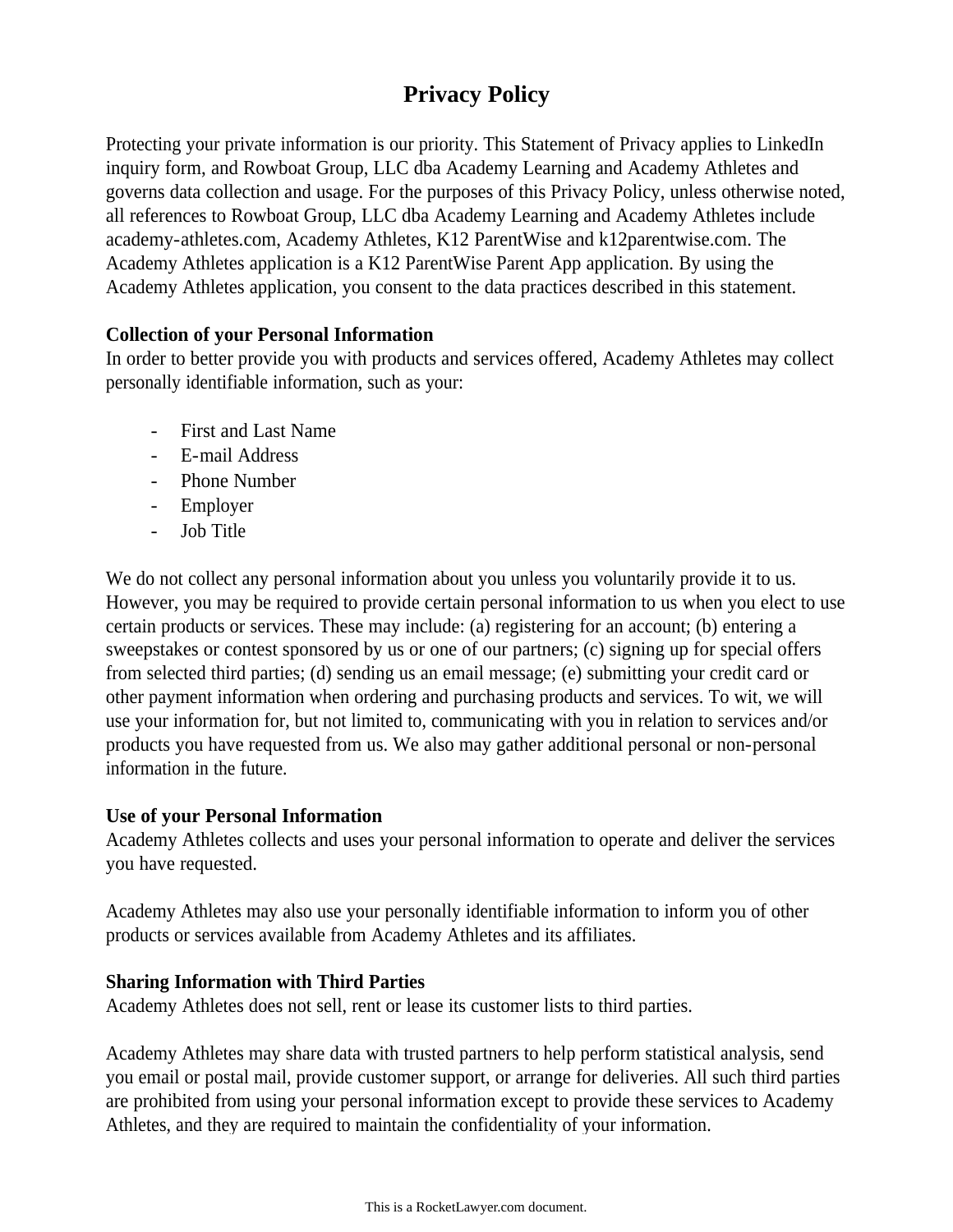Academy Athletes may disclose your personal information, without notice, if required to do so by law or in the good faith belief that such action is necessary to: (a) conform to the edicts of the law or comply with legal process served on Academy Athletes or the site; (b) protect and defend the rights or property of Academy Athletes; and/or (c) act under exigent circumstances to protect the personal safety of users of Academy Athletes, or the public.

# **Right to Deletion**

Subject to certain exceptions set out below, on receipt of a verifiable request from you, we will:

- Delete your personal information from our records; and
- Direct any service providers to delete your personal information from their records.

Please note that we may not be able to comply with requests to delete your personal information if it is necessary to:

- Complete the transaction for which the personal information was collected, fulfill the terms of a written warranty or product recall conducted in accordance with federal law, provide a good or service requested by you, or reasonably anticipated within the context of our ongoing business relationship with you, or otherwise perform a contract between you and us;
- Detect security incidents, protect against malicious, deceptive, fraudulent, or illegal activity; or prosecute those responsible for that activity;
- Debug to identify and repair errors that impair existing intended functionality;
- Exercise free speech, ensure the right of another consumer to exercise his or her right of free speech, or exercise another right provided for by law;
- Comply with the California Electronic Communications Privacy Act;
- Engage in public or peer-reviewed scientific, historical, or statistical research in the public interest that adheres to all other applicable ethics and privacy laws, when our deletion of the information is likely to render impossible or seriously impair the achievement of such research, provided we have obtained your informed consent;
- Enable solely internal uses that are reasonably aligned with your expectations based on your relationship with us;
- Comply with an existing legal obligation; or
- Otherwise use your personal information, internally, in a lawful manner that is compatible with the context in which you provided the information.

# **Children Under Thirteen**

Academy Athletes does not knowingly collect personally identifiable information from children under the age of thirteen. If you are under the age of thirteen, you must ask your parent or guardian for permission to use this application.

# **E-mail Communications**

From time to time, Academy Athletes may contact you via email for the purpose of providing announcements, promotional offers, alerts, confirmations, surveys, and/or other general communication.